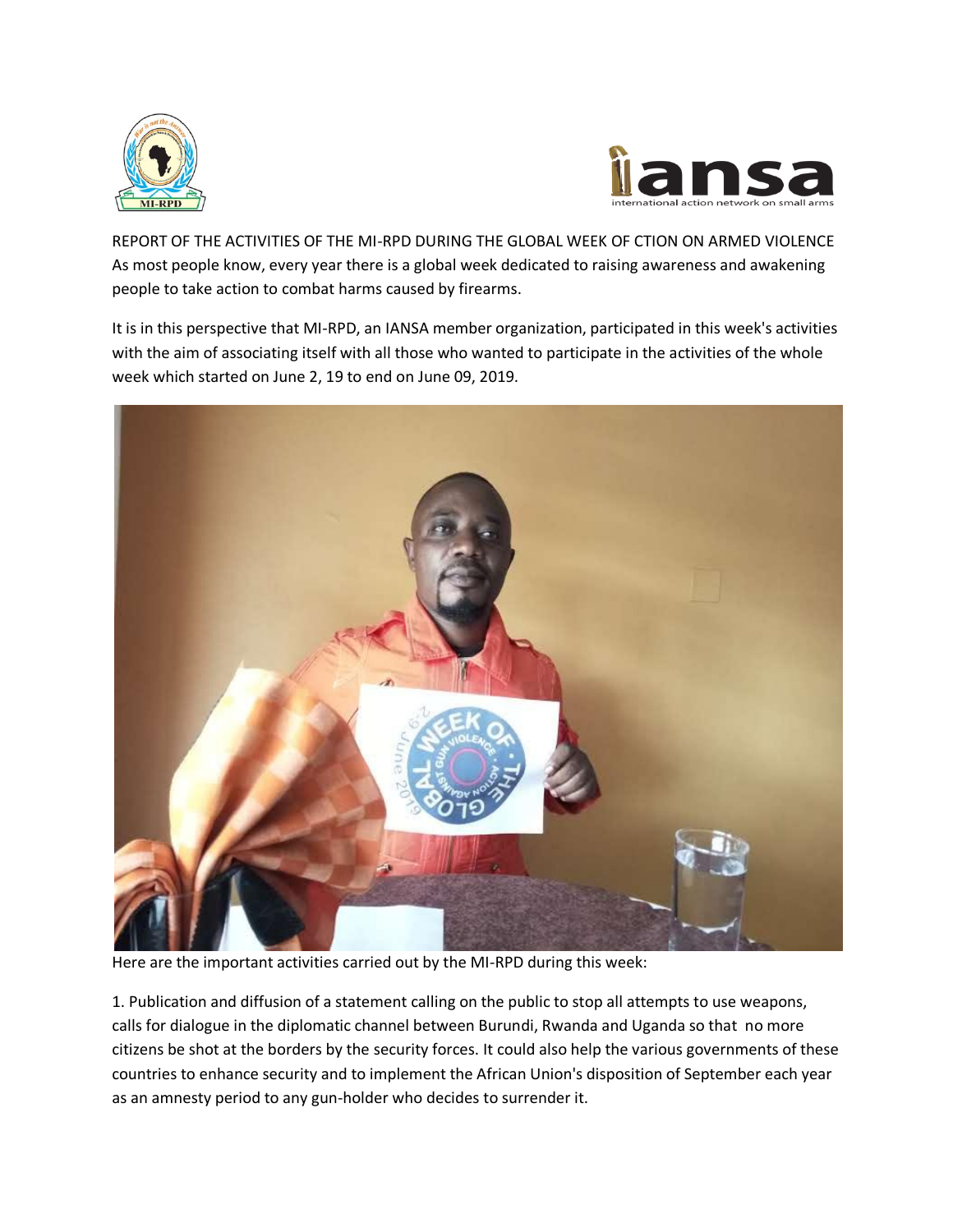2. On June 07, 19, we gave an interview on three media namely the Voice of America, Great Lakes Info and Burundidayily. If we look at the messages we received on the phone, Facebook and other social media, it is clear that our message has been received by more than 100,000 people in Africa and even in other parts of the world. This will help them carry our message further.

3. With the interview we had with the Voice of America on June 7, 2019, most people who found that our explanations required a longer time for there were many issues that were raised on which the public needed more light. Hence the Voice of America decided to invite us on June 10, 2019 whereby we had the opportunity to answer a variety of questions raised by people from different countries and we were able to shed light on all the questions we were asked. On the same occasion, we took the opportunity to inform the public about the month of amnesty set up by the African Union with the aim of facilitating any weapon holder to hand it over in September without fear of being pursued by the law. It is also in this perspective that the Voice of America and the BBC have promised to join us in the September activities.



What is obvious is that the public needs to know the relationship between political conflicts and the proliferation of arms, the role of governments and that of a simple citizen in the fight against these weapons, to know well the circuits that the weapons take to arrive in the hands of the civilians, their origin and the way which they take to reach them as well as the exact number of the people who are killed annually by the arms in the Great Lakes region.